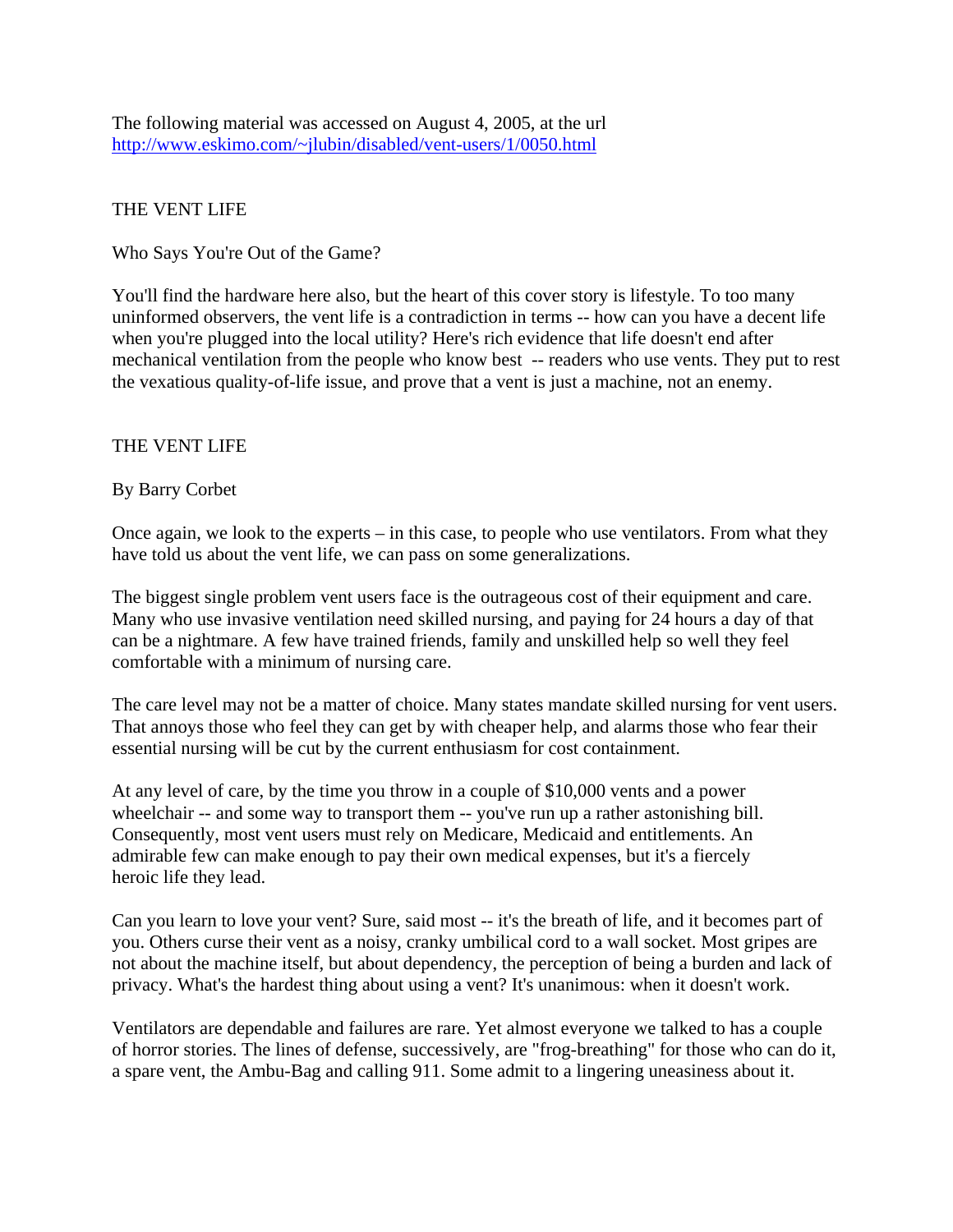Our experts -- even those who have spent several decades on a vent -- are generally in good health. The most common complaint is needing more time on the respirator. Most feel they've learned enough over the years, and are good enough at reading their own bodies, that they can tell when they – or the vent -- have a problem.

The MDA comes in for some criticism, this time for its lack of support for mechanical ventilation for people with Duchenne muscular dystrophy. Why, vent users ask, does the MDA feel their quality of life is so low that ventilation is a waste?

That's a point everyone agrees on – quality of life should be defined by the person living that life, not somebody else. Not anybody else.

## *>The Quality of Life Issue*

Is a reasonable quality of life possible if you use a ventilator?

Many doctors and allied health professionals don't think so. The most common reason that MDA clinic directors cite for discouraging ventilator use is poor projected quality of life. But the health professionals' low opinion of the vent life is not shared by the people living those lives.

If your doctor, nurse or even your family and friends are telling you that your life will be terrible if you go on a ventilator, hand them a copy of these studies. And tell them to go fish.

\* A 1992 life satisfaction study by John Bach compared responses by 80 Duchenne muscular dystrophy ventilator users to responses by 273 MDA clinic directors. The clinic directors significantly underestimated the users' reported life satisfaction. The study concluded that patients who were perceived by physicians to have a poor quality of life were less likely to be offered assisted ventilation.

\* In a 1992 study by Bach and Campagnolo of 395 ventilator-assisted people who'd had polio, 86 percent reported their lives were characterized by hope, value, freedom and happiness. Forty-two percent of the ventilator users were employed and 39 percent were married. Yet again, the health professionals used for controls underestimated the life satisfaction of people using ventilators and overestimated the difficulties. It was concluded that physicians should be aware of their inability to accurately gauge the life satisfaction of individuals and should not use their perception of poor quality of life as a reason to deny ventilator assistance.

\* In a 1994 life satisfaction study by Bach and Tilton, 42 ventilator-assisted quads and 45 autonomously breathing quads were compared to a control group of health care professionals. Both groups with spinal cord injury reported higher life satisfaction ratings than were predicted by the controls. Notably, the ratings for those who used ventilators were higher in some areas than for those who didn't -- the former were dissatisfied with sexual function only, whereas the latter were dissatisfied with their jobs, health and sexual functioning. Vent users said life was friendlier, more interesting, more enjoyable, fuller and more hopeful than non-vent users. \* A 1992 study by Whiteneck, Charlifue and Frankel of people with spinal cord injury at least 20

years post-injury showed that those using ventilators rated their quality of life higher than those who didn't, and had a lower rate of suicide ideation.